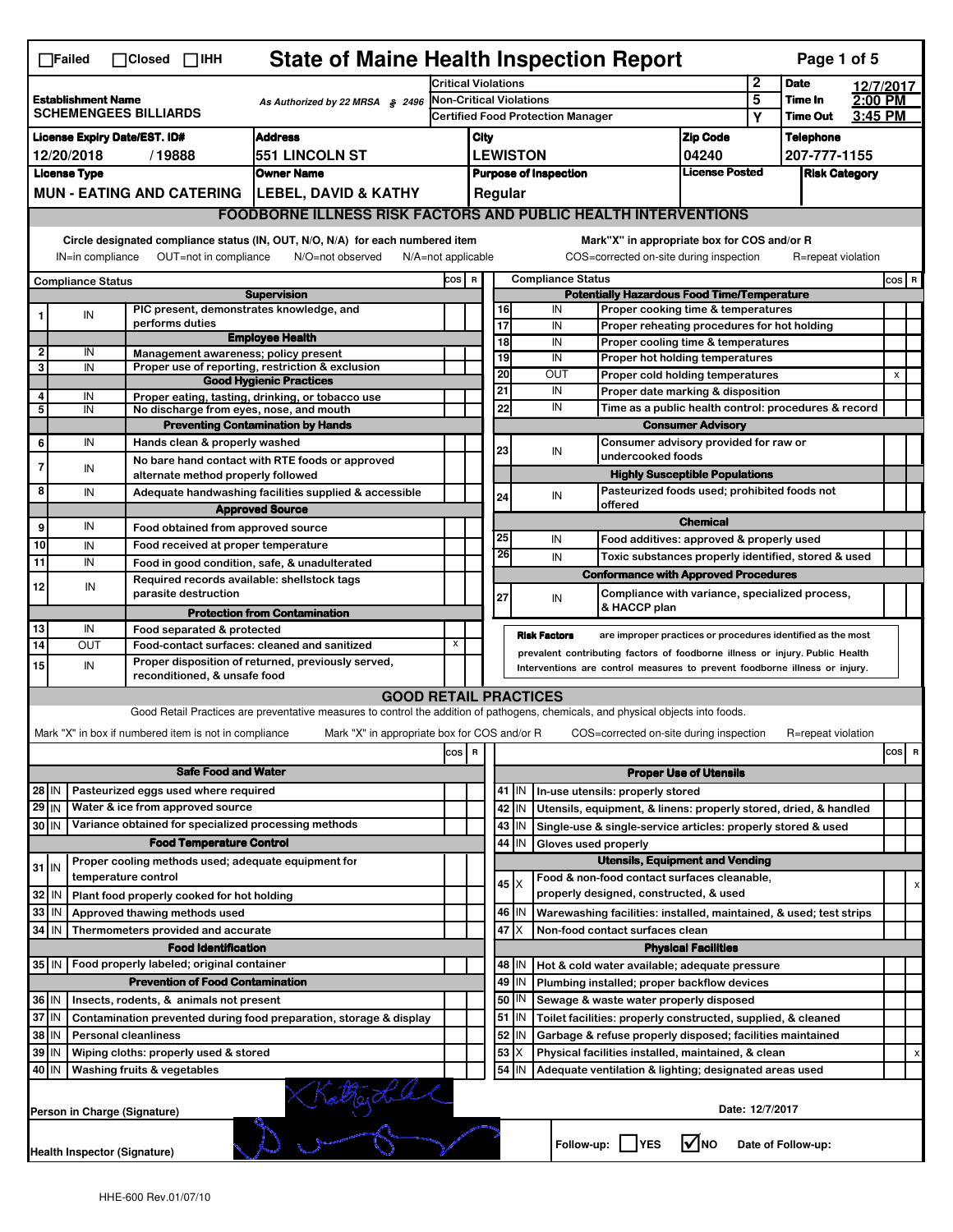| <b>State of Maine Health Inspection Report</b><br>Page 2 of 5                                   |                |                          |                                 |              |                   |                                  |  |  |
|-------------------------------------------------------------------------------------------------|----------------|--------------------------|---------------------------------|--------------|-------------------|----------------------------------|--|--|
| <b>Establishment Name</b>                                                                       |                | As Authorized by 22 MRSA | 12/7/2017<br>Date               |              |                   |                                  |  |  |
| <b>SCHEMENGEES BILLIARDS</b>                                                                    |                |                          |                                 | \$2496       |                   |                                  |  |  |
| <b>License Expiry Date/EST. ID#</b><br><b>Address</b><br>551 LINCOLN ST<br>12/20/2018<br>/19888 |                |                          | City / State<br><b>LEWISTON</b> | /ME          | Zip Code<br>04240 | <b>Telephone</b><br>207-777-1155 |  |  |
|                                                                                                 |                |                          | <b>Temperature Observations</b> |              |                   |                                  |  |  |
| <b>Temperature</b><br>Location                                                                  |                |                          |                                 | <b>Notes</b> |                   |                                  |  |  |
| hot water                                                                                       | 110 plus       |                          |                                 |              |                   |                                  |  |  |
| <b>CHICKEN</b>                                                                                  | 36             |                          |                                 |              |                   |                                  |  |  |
| cooler                                                                                          | 40             |                          |                                 |              |                   |                                  |  |  |
| wash                                                                                            | 150            |                          |                                 |              |                   |                                  |  |  |
| walk-in cooler                                                                                  | 39             |                          |                                 |              |                   |                                  |  |  |
| rinse                                                                                           | 180            |                          |                                 |              |                   |                                  |  |  |
| beans                                                                                           | 145HOT HOLDING |                          |                                 |              |                   |                                  |  |  |
| pie                                                                                             | 36             |                          |                                 |              |                   |                                  |  |  |
| frig                                                                                            | 40             |                          |                                 |              |                   |                                  |  |  |

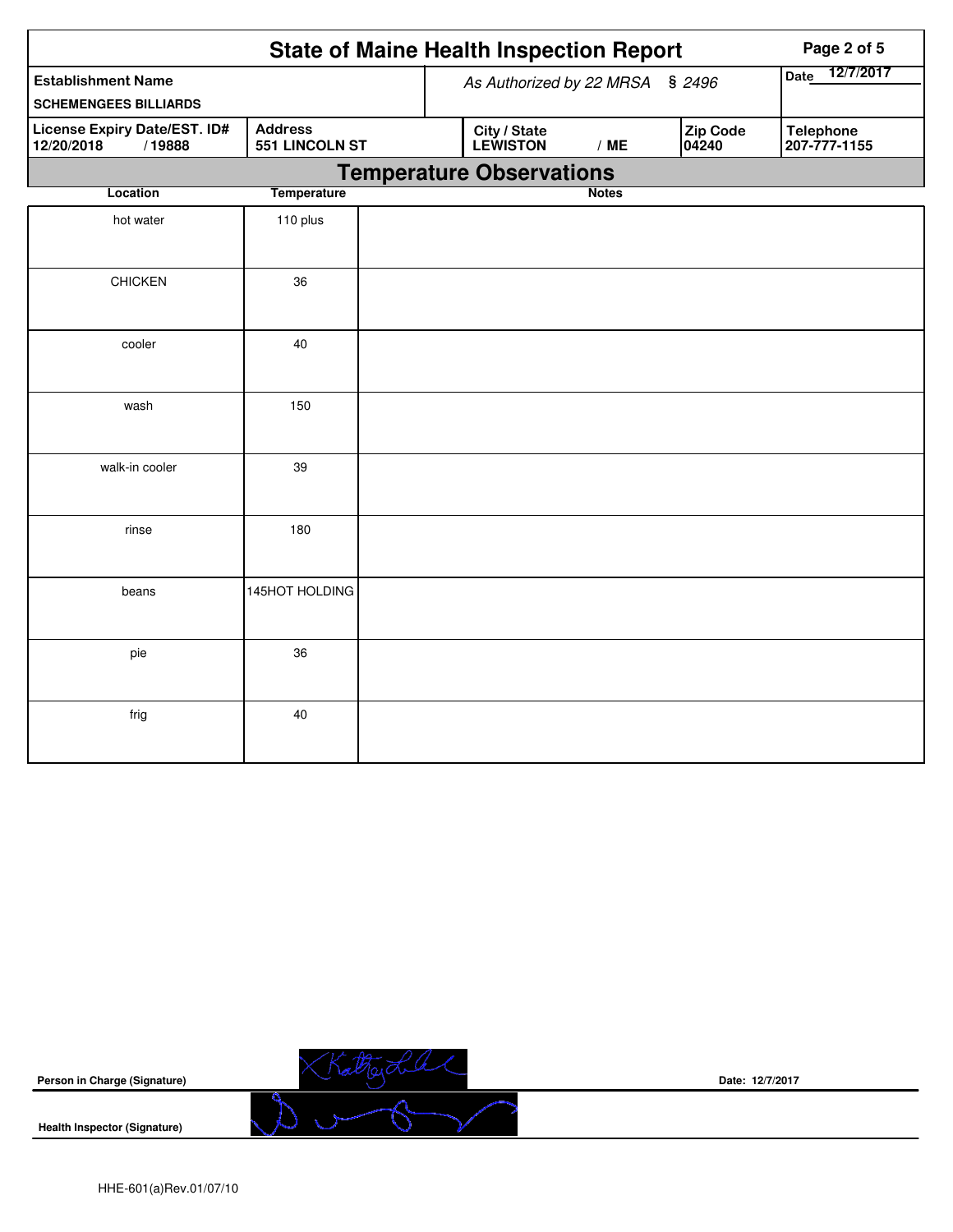| <b>State of Maine Health Inspection Report</b>                                                                                                     |                                 |           |                          |                          |  |  |  |  |  |
|----------------------------------------------------------------------------------------------------------------------------------------------------|---------------------------------|-----------|--------------------------|--------------------------|--|--|--|--|--|
| <b>Establishment Name</b>                                                                                                                          |                                 |           |                          | 12/7/2017<br><b>Date</b> |  |  |  |  |  |
| <b>SCHEMENGEES BILLIARDS</b>                                                                                                                       |                                 |           |                          |                          |  |  |  |  |  |
| <b>Address</b><br>License Expiry Date/EST. ID#<br>551 LINCOLN ST<br>12/20/2018<br>/19888                                                           | City / State<br><b>LEWISTON</b> | <b>ME</b> | <b>Zip Code</b><br>04240 |                          |  |  |  |  |  |
| <b>Observations and Corrective Actions</b>                                                                                                         |                                 |           |                          |                          |  |  |  |  |  |
| Violations cited in this report must be corrected within the time frames below, or as stated in sections<br>8-405.11 and 8-406.11 of the Food Code |                                 |           |                          |                          |  |  |  |  |  |
| 14: 4-601.11.(A): C: Equipment food-contact surfaces and utensils are not clean to sight and touch.                                                |                                 |           |                          |                          |  |  |  |  |  |
| INSPECTOR NOTES: knives put away dirty-corrected on site                                                                                           |                                 |           |                          |                          |  |  |  |  |  |
| 20: 3-501.16.(A).(2): C: PHF not maintained at 41 F or less.                                                                                       |                                 |           |                          |                          |  |  |  |  |  |
| INSPECTOR NOTES: butter 63 discarded                                                                                                               |                                 |           |                          |                          |  |  |  |  |  |
|                                                                                                                                                    |                                 |           |                          |                          |  |  |  |  |  |
| 45: 4-204.12: N: Equipment openings, closures and deflectors are improperly designed and constructed.                                              |                                 |           |                          |                          |  |  |  |  |  |
| INSPECTOR NOTES: replace door seals                                                                                                                |                                 |           |                          |                          |  |  |  |  |  |
| 47: 4-602.13: N: Non-food contact surfaces are not cleaned at a frequency necessary to preclude accumulation of soil residues.                     |                                 |           |                          |                          |  |  |  |  |  |
| INSPECTOR NOTES: clean exterior of cooking equipment and fryolators                                                                                |                                 |           |                          |                          |  |  |  |  |  |
| 53: 6-201.11: N: Floors, walls, and ceilings are not smooth and easily cleanable.                                                                  |                                 |           |                          |                          |  |  |  |  |  |
| <b>INSPECTOR NOTES: paint walls</b>                                                                                                                |                                 |           |                          |                          |  |  |  |  |  |
|                                                                                                                                                    |                                 |           |                          |                          |  |  |  |  |  |
| 53: 6-201.13.(A): N: Floor and wall junctures are not enclosed and sealed.                                                                         |                                 |           |                          |                          |  |  |  |  |  |
| INSPECTOR NOTES: install cove base where missing                                                                                                   |                                 |           |                          |                          |  |  |  |  |  |
| 53: 6-501.12: N: The physical facilities are not clean.                                                                                            |                                 |           |                          |                          |  |  |  |  |  |
| <b>INSPECTOR NOTES: clean floor/walls</b>                                                                                                          |                                 |           |                          |                          |  |  |  |  |  |
|                                                                                                                                                    |                                 |           |                          |                          |  |  |  |  |  |





**Date: 12/7/2017**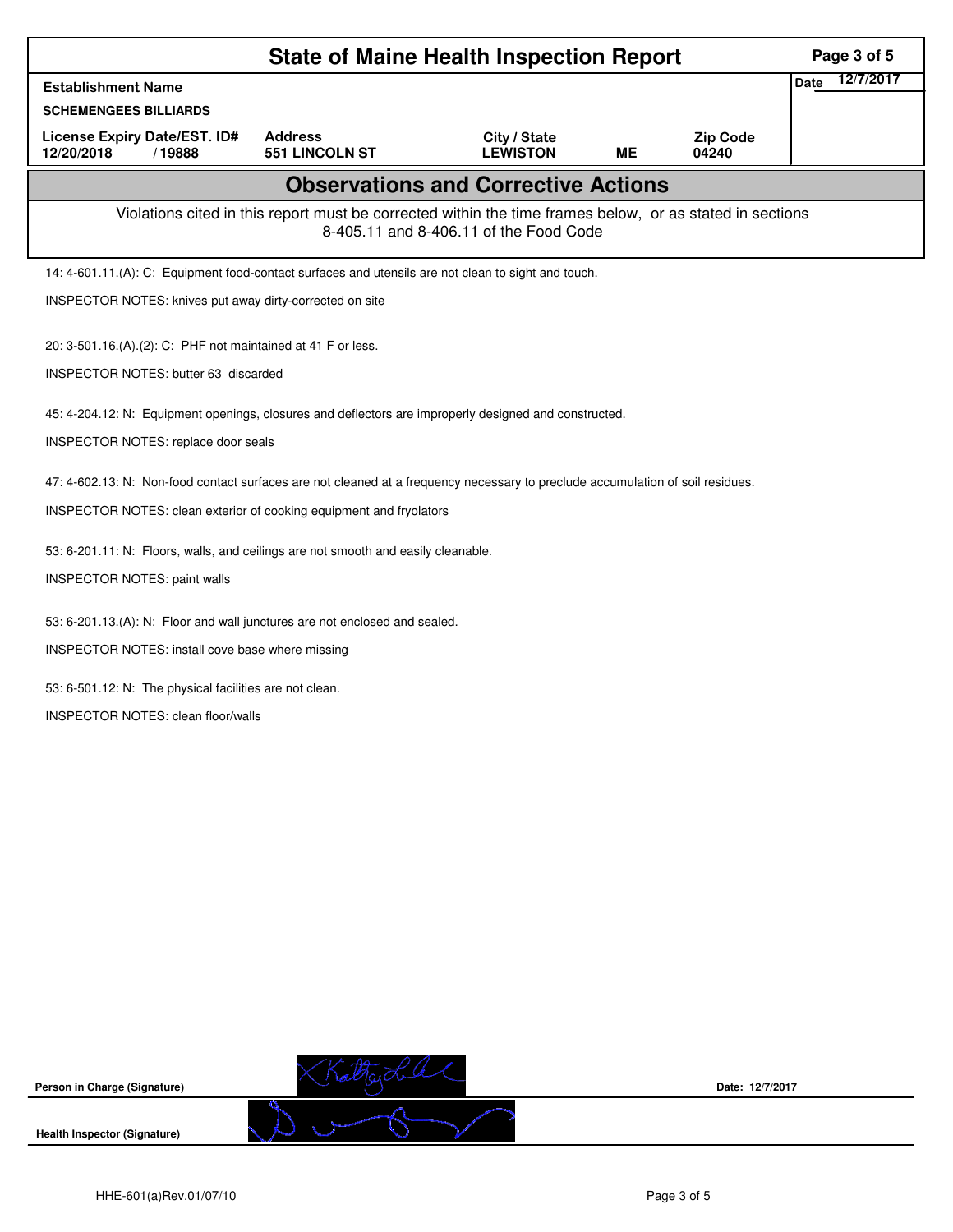|                                                       | Page 4 of 5                             |                                 |    |                          |  |  |  |  |  |
|-------------------------------------------------------|-----------------------------------------|---------------------------------|----|--------------------------|--|--|--|--|--|
| <b>Establishment Name</b>                             | 12/7/2017<br><b>Date</b>                |                                 |    |                          |  |  |  |  |  |
| <b>SCHEMENGEES BILLIARDS</b>                          |                                         |                                 |    |                          |  |  |  |  |  |
| License Expiry Date/EST. ID#<br>12/20/2018<br>/ 19888 | <b>Address</b><br><b>551 LINCOLN ST</b> | City / State<br><b>LEWISTON</b> | ME | <b>Zip Code</b><br>04240 |  |  |  |  |  |
| <b>Inspection Notes</b>                               |                                         |                                 |    |                          |  |  |  |  |  |
| RED FOLDER-EMPLOYEE HEALTH POLICY                     |                                         |                                 |    |                          |  |  |  |  |  |

Employee Health Policy left and explained the policy with the PIC.Please retain information as you will be asked next year during your inspection to provide the employee Health Policy information which was left with the PIC.

## Certified Food Protection Manager

Unless directed otherwise, all Eating Establishments are required to submit a copy of their Certified Food Protection Manager (CFPM) certificate. A CFPM must be hired within 90 days of a new eating establishment opening or when a CFPM leaves employment. For a list of CFPM courses and trainers go to http://www.maine.gov/healthinspection/training.htm

Please provide a copy of this certification(s) to your inspector [Susan Reny ] by emailing to [ sreny@lewistonmaine.gov ] or faxing to 207-795-5071. A copy may also be sent to Carol Gott, Health Inspection Program, 286 Water St. 3rd Floor, Augusta, ME 04333 or carol.gott@maine.gov.

Please include the name of your establishment and the establishment ID# with your certification(s).

2013 Maine Food Code Adoption

The Maine Food Code was adopted in October of 2013. Please refer to our website for a copy,

http://www.maine.gov/healthinspection. Following are a few of the major changes:

• No Bare Hand Contact with Ready-To-Eat Food. Handlers are required to use gloves, utensils, deli papers, etc., to avoid bare hand contact with ready-to-eat food;

- Establishments must have clean-up procedures for employees to follow following vomiting and diarrheal events;
- Responsibilities of the person in charge for ill employees (exclusions and restrictions); and,
- Date marking of Ready-to-eat potentially hazardous foods.

# Violation Correction Timeframe

Critical violations should be corrected on site, but in any event, within 10 days. The licensee must contact the inspector when the critical violation has been addressed at 207-( 513-3125 Ext 3224 ) or email ( sreny@lewistonmaine.gov ). Non-critical violations must be corrected within 30 days. Failure to satisfactorily correct these violations before the follow-up inspection may result in enforcement proceedings by the Department to include fines and penalties, which are outlined in Sections 7, 8 and 9 of the Rules Relating to the Administration and Enforcement of Establishments Licensed by the Health Inspection Program available at http://www.maine.gov/healthinspection. License renewals can be denied if violations are not corrected within the noted timeframes.

## C= Critical violation and NC= Non-critical violation

"Critical violation" means a provision of the Food Code that, if in non-compliance, is more likely than other violations to contribute to food contamination, illness or environmental health hazard.

## Additional Inspection Fee

License fees provide for two inspections per year. When additional inspections are required, the Department may charge an additional \$100 fee to cover the costs of each additional inspection or visit.

## Document Retention/Posting

Pursuant to the Maine Food Code, the establishment's current license must be displayed. In addition, a sign or placard must be posted in a conspicuous area notifying consumers that a copy of the most recent inspection report is available upon request. CFPM certificates must be posted in a conspicuous area and must be available to the Department upon request. Dave Lebel Exp 2/4/2018